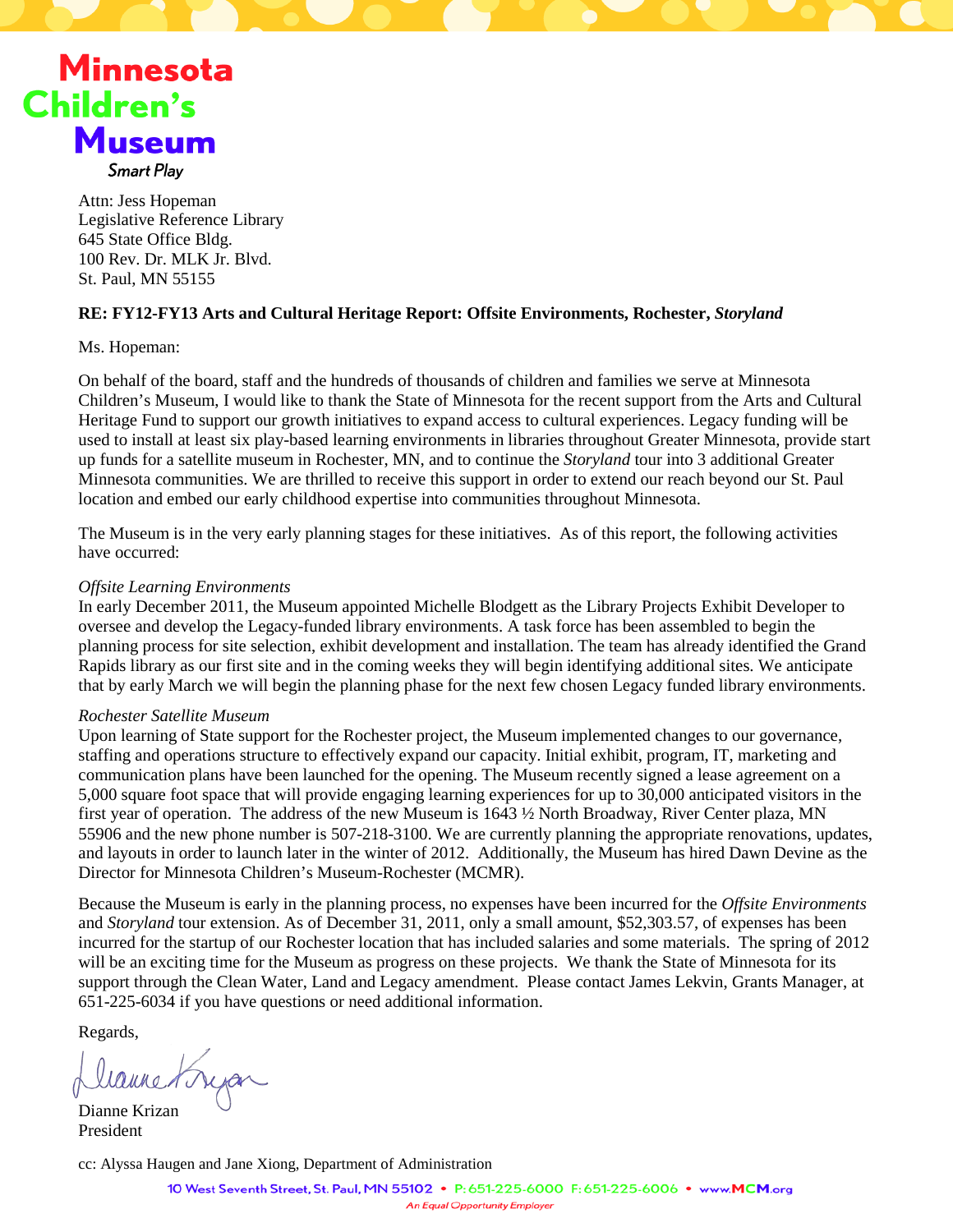# **Article 5 Sec. 1**

### State of Minnesota Arts and Cultural Heritage Funding Minnesota Children's Museum

Section I

# **Project Name and Description**: *Decentralized Growth Initiative*

This initiative extends our expertise beyond our Saint Paul location and puts us into communities throughout Minnesota through the following activities:

- Embed interactive learning environments in communities around state
- Open a children's museum in Rochester, MN
- Extend the tour of *Storyland: A Trip Through Childhood Favorites™*, a literacy-based exhibit currently touring Greater Minnesota as a result of the previous biennium of Legacy support.

### Section II

**Name:** Minnesota Children's Museum **Telephone:** 651-225-6000 **Board of Directors:**

Officers:

Bill McKinney, *Chair of the Board*, *VP, Distribution Development, Thrivent Financial for Lutherans* Philip McKoy, *Chair-Elect*, *Vice President, MultiChannel Operations, Target Technology Services* John Corkrean, *Treasurer, Vice President & Corporate Controller, Ecolab Inc.* Amy Giovanini, *Secretary*, *Principal, G & S Insights, LLC.*

Board Members

Kelly Baker, *VP, Human Resource, General Mills* Betsy D. Buehrer, *DO MPH, Corporate Occupational Medicine Department, 3M Company* Laura Cashill, *Sr. Manager Innovation, Target*  Jennifer Ciresi, *Attorney, Robins, Kaplan, Miller & Ciresi L.L.P.* Susan DeVoe, *Community Volunteer* Patricia Dillon*, Self Employed Consultant* Lisa Farrell, *Senior Vice President/General Manager, Portable Electronics Solutions Group, Best Buy* Kristi Fox*, Director, Client Relationships, Group Life Insurance, Minnesota Life/Securian* Allison Gage, *Chief Operating Officer, Sophia* Taylor Harwood, *Managing Director, US Bank* Mike Hess, *Vice President, Innovation, Medtronic*  Sara Hill, *Community Leader* Robert Hoke, *Vice President, District Manager, Wells Fargo* Rick Jelinek, *Executive Vice President & CEO Emerging Businesses Group, UnitedHealth Group* Paul Kasbohm, *Vice President, Retail and National Advertising, Star Tribune* Kate McRoberts, *Partner, Evantage Consulting* Daisy Mitchell, *Owner, Honeyshine, LLC* Carla Nelson, *Senator, State of Minnesota* Joy Newborg, *Partner, Winthrop & Weinstine, P.A.* Beth Opperman, *SVP/Sr. Director of Investments, Wells Fargo Wealth Management Group* Kent Pekel, *Executive Director, College Readiness Consortium, U of M*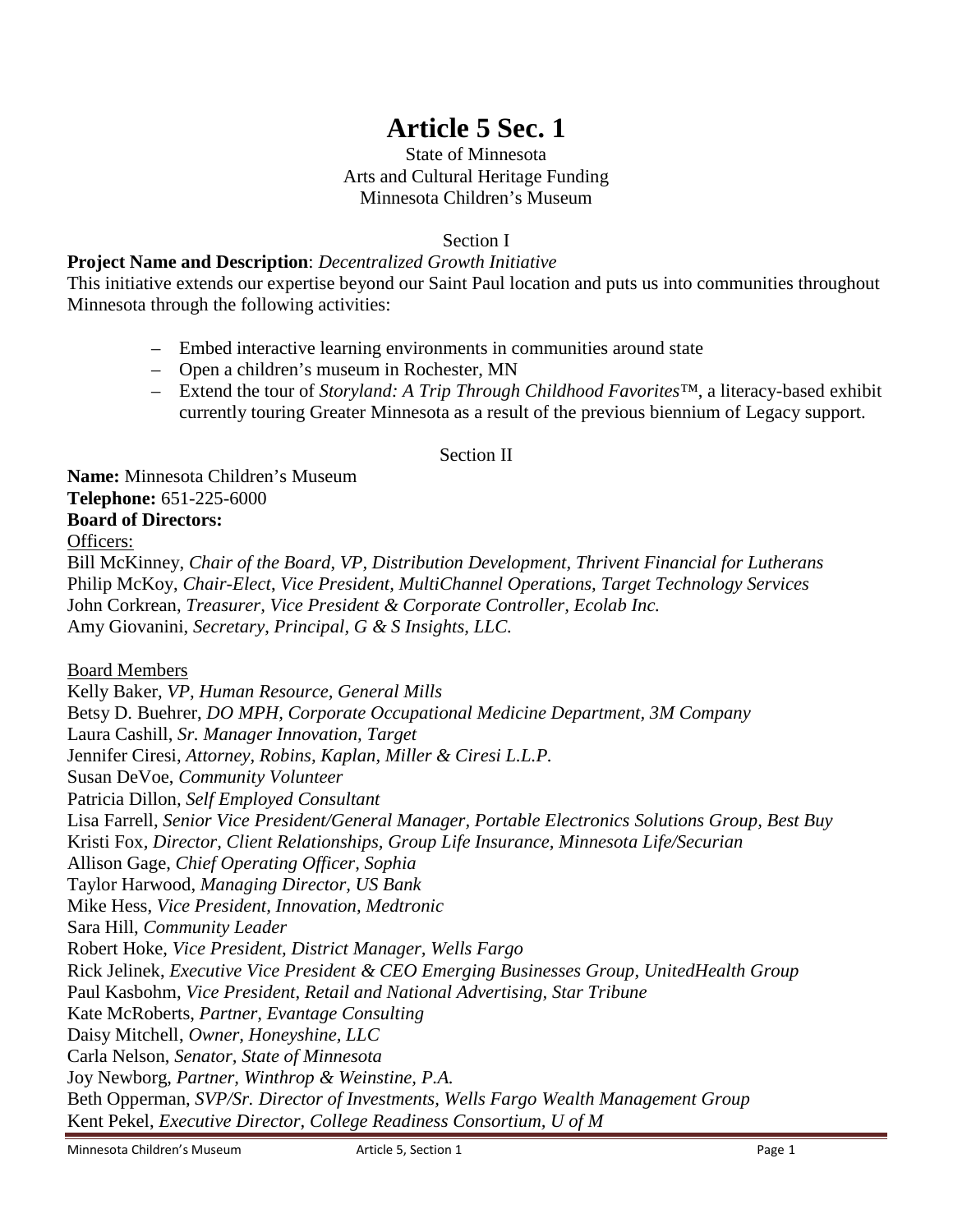Erika Perrault, *Vice President, Training and Implementation, Ameriprise Financial* Sandra Peterson, *Representative, State of Minnesota* Sara Ratner, *Chief Compliance Officer, Prime Therapeutics* Dan Ryan, *Vice President, Transportation, C.H. Robinson Worldwide, Inc.* Amy Saldanha, *Owner, Kiddywampus, Inc.* Thomas Schultz, *Vice President of Healthcare – Americas, Lawson Software*  Phil Smith, *Managing Director, Greene Holcomb & Fisher* Mark Stoering, *Vice President, Portfolio Strategy & Business, Xcel Energy* Ronda Wescott, *President, Public Sector Services, Travelers Companies, Inc.* Stephen Zawoyski, *Partner, PricewaterhouseCoopers, LLP.*

**Email:** [info@mcm.org](mailto:info@mcm.org) **Web site:** [www.mcm.org](http://www.mcm.org/)

Section III

**Amount of funding:** \$1,000,000 **Source of funding:** Arts and Cultural Heritage Fund of the State of Minnesota's Clean Water, Land and Legacy Amendment

# Section IV

**Amount of additional funding or leverage: \$**37,500 committed (as of Jan. 15, 2012) **Source of additional funding or leverage:** Blandin Foundation (\$25,000), Friends of the Grand Rapids Area Library (\$1,000), Grand Rapids Library Foundation (\$1,500), Northland Foundation (\$10,000)

# Section V

**Duration of the Project:** The Decentralized Growth initiative will be conducted over the next biennium, concluding on June  $30<sup>th</sup>$ , 2013

# Section VI

**Number of project FTEs:** Literacy Environments – 1.5 FTEs, Rochester Satellite Location – 3.2 FTEs for startup, growing to 5.4 FTEs once opened in winter 2012, *Storyland* - .4 FTEs

# Section VII

**Direct expenses and administration costs of the project:** Literacy Environments \$270,000, Rochester \$693,000 and *Storyland* \$27,000

# Section VIII

# **Proposed measurable outcomes and a plan for measuring and evaluation:**

*Minnesota Children's Museum - Early Literacy Environments in Non Museum Locations* Assessment method will include: observation, surveys, data tracking. Outcomes will include: 1) Early learning environments will be installed in six non-museum locations throughout Greater MN; 2)